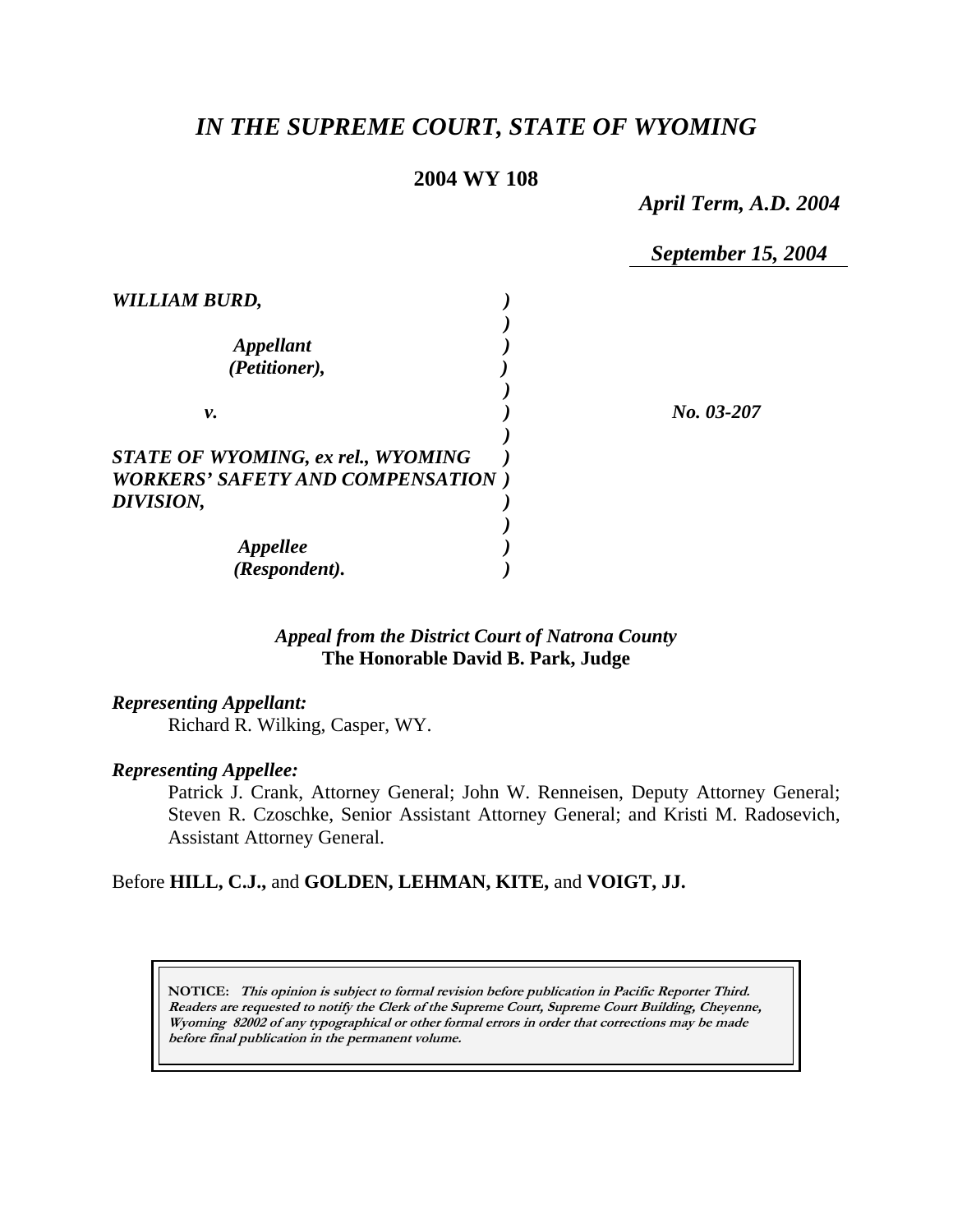#### **LEHMAN, Justice.**

l

[¶1] William Burd (Burd) appeals the Wyoming Medical Commission's (Commission) denial of worker's compensation benefits. The Commission concluded that Burd failed to meet his burden of proof that the treatment he received after October 21, 2001, was related to his work injury. The district court subsequently affirmed this decision on review. Burd also appeals the district court's order awarding attorney fees that were lower than the amount claimed and the later denial of a petition for rehearing on the matter. We affirm.

#### *ISSUES*

[¶2] Burd phrases the issues on appeal as:

1. Was there substantial evidence to support the findings of fact and the decision of the Medical Commission?

2. Was there an abuse of discretion by the Medical Commission in arriving at its decision dated September 6, 2002?

3. Was the decision of the Medical Commission arbitrary or capricious?

4. Did the District Court, Seventh Judicial District, err in affirming the decision of the Medical Commission?

5. Did the District Court err in awarding only \$2,500 for attorney fees where the bill for attorney fees was \$6,030?

6. Did the District Court err in denying the Motion for Rehearing on the issue of attorney fees?

## *FACTS*

[¶3] Burd worked for Dennis M. McCoy & Sons Construction Company (McCoy) as a scraper operator removing overburden dirt from a coal seam from the end of May 2001 until September 27, 2001. On August 21, 2001, Burd apparently began to feel chest pains while at work and was taken by company ambulance to the hospital.<sup>1</sup> Burd indicated on his time card that he had not sustained a work-related injury when he signed out from work that day.

 $1$  During a later medical examination, it was recorded that Burd first began to have these pains that morning while at home in bed.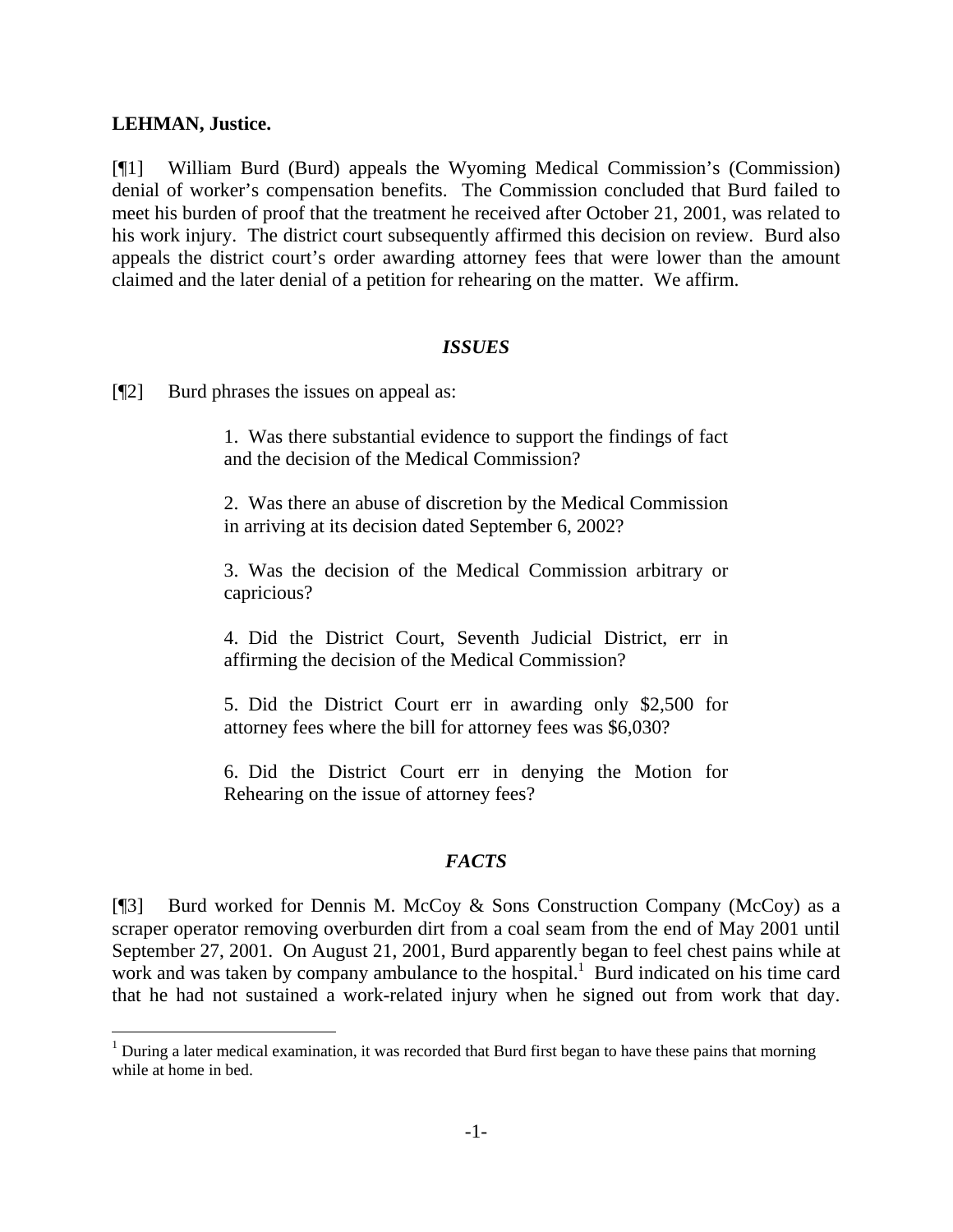However, Burd later explained that on August 21, 2001, he did not know at that time that he might have had a work-related injury. Burd's supervisor, Frank Farris, provided a written statement recounting that Burd stated that he was having chest pains which he had experienced similarly before, "as in months," and that Burd thought he had strained his shoulder and did not mention any back-related injury.

[¶4] Upon examination at the hospital, Burd complained of chest pain with impaired use of his left arm but did not report any back or shoulder pain. He also reported having similar chest pain in prior years. Burd was released from the hospital that day and returned to work on his next scheduled shift, three days later. Burd further testified that sometime after August 21, 2001, he reported to a family practice clinic in Casper, Wyoming with complaints of lower back pain, but admitted that he did not complain of any chest pain.<sup>2</sup>

[¶5] Burd continued to work at his normal position with McCoy until September 27, 2001, in some cases working more hours than normal. According to a secretary at McCoy, on Monday, October 1, 2001, Burd called McCoy and advised that he had injured his back over the weekend and would not be back to work until he saw a doctor. This secretary further stated that Burd had not previously complained about a back-related injury, nor had he reported any injury or problem other than the chest pains he experienced on August 21, 2001. Burd, however, stated that he advised McCoy that the pain in his back which began while he was at work and caused him to only work half of his shift on September 27, 2001, had gotten worse over the weekend. On October 16, 2001, Burd spoke with McCoy's manager, William Burke by telephone. Mr. Burke testified that Burd stated he would not return to work due to his wife's difficult pregnancy, the fact that his son had recently undergone surgery in Denver, Colorado, his need to stay home with his children, and his own back injury. Burd also stated that he could not work out of town due to these family issues. Burd did not mention any work-related injuries and did not provide a date that he would be able to return to work. These same facts were noted in a statement made by the secretary at McCoy who also spoke with Burd over the telephone on October 16, 2001.

[¶6] On October 21, 2001, Burd's brother and a friend brought two deer to Burd's home because his brother wanted to hang the deer in Burd's shed. According to Burd, when he tried to assist his brother by throwing a rope over a rafter in his shed, he experienced terrible chest pain similar to what he had felt on August 21, 2001 at work. Burd reported to the emergency room and it was recorded that Burd indicated that the chest pain began "after he helped drag out a deer." Burd also stated that he had experienced a similar episode two months previously, but did not report that the past episode was work related. Records of this visit also indicate that Burd reported that he had previously gone to Wyoming Family Practice for a back injury. The emergency room diagnosis was acute chest wall pain and left shoulder pain. Burd was then discharged and referred to an orthopaedic physician. Later, Burd denied advising the hospital that he had "helped drag out a deer," but merely experienced his severe chest pain after he attempted to throw a rope over a rafter to hang the

<sup>&</sup>lt;sup>2</sup> No documentary evidence of this medical visit was presented to the Commission at hearing.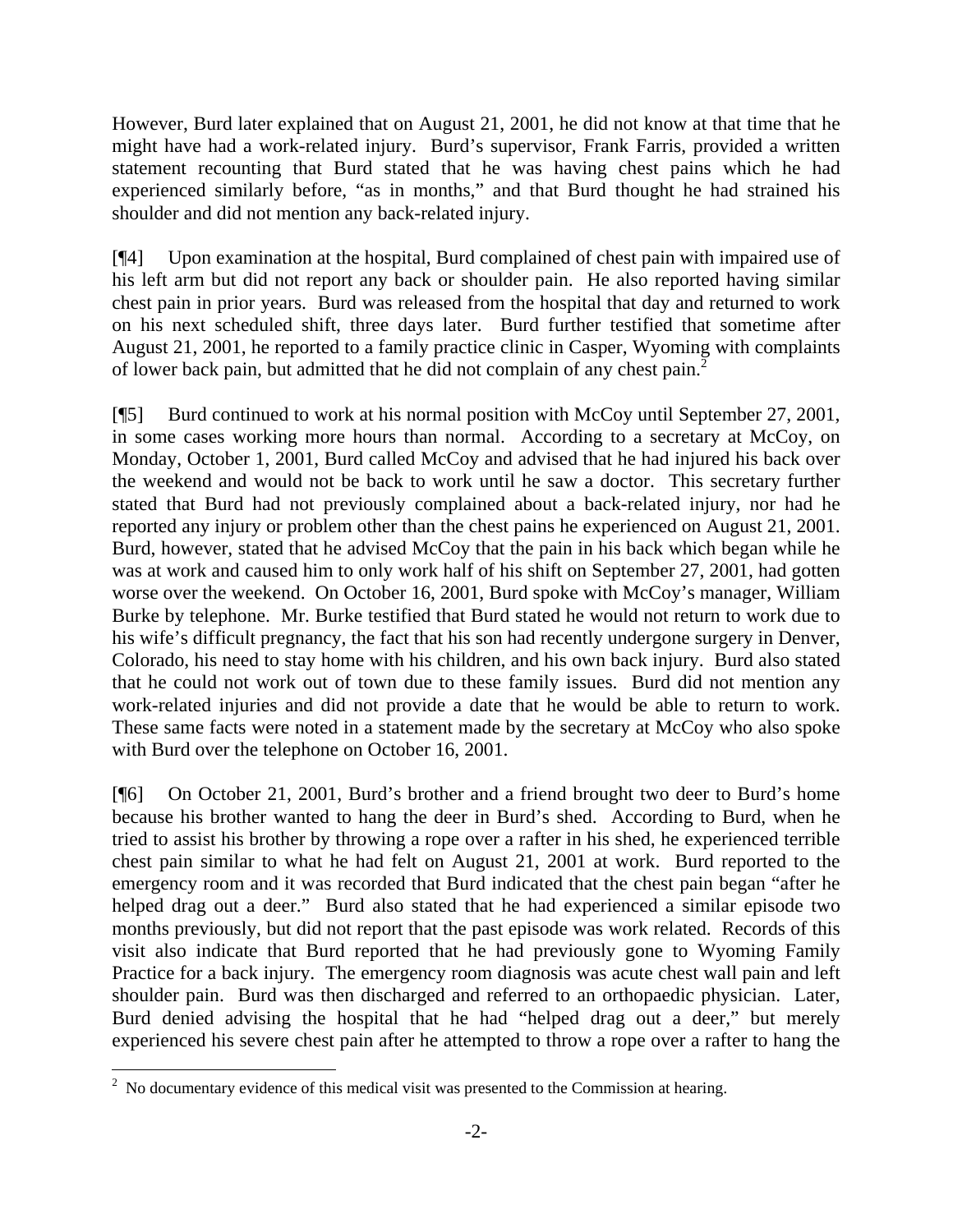deer. He further testified that he had been experiencing some ongoing chest pain prior to the incident, but felt a significant increase in his chest pain, arm tingling, and hand numbness upon throwing the rope over the rafter.

[¶7] On October 23, 2001, complaining of pain in his chest, Burd saw Dr. Thomas Landon, an orthopaedic physician. Burd stated that two months previously he began to experience this pain while he was driving heavy equipment, but Burd did not identify any specific history of this injury. Upon conducting an MRI, Dr. Landon ruled out a suspected rotator cuff injury. He then referred Burd to Dr. Mary MacGuire for evaluation of chest wall pain. Burd reported no particular trauma for the cause of his chest pain, although he reported his chest pain began in August 2001, when he awoke with chest pain. Upon examination of Burd's chest wall, Dr. Mary MacGuire could not isolate the cause of Burd's chest pain. She then referred Burd to her sister, Dr. Anne MacGuire, a rheumatologist.

[¶8] On November 20, 2001, Burd filed a report of injury with the State. The State paid temporary total disability benefits and medical care and treatment benefits through October 23, 2001. Later, on December 10, 2001, Dr. Anne MacGuire wrote the State a letter advising that when Burd reported to her office, he explained that he instantly felt an explosion in his chest and neck and his left arm went numb while he was at work on August 21, 2001. In her report, Dr. MacGuire also indicated that Burd had been experiencing chest pain since August 21, 2001, "which is anterior and posterior straight through to about T7." An MRI of the cervical spine was unremarkable so Dr. MacGuire treated Burd with trigger point injections and returned Burd to work at full duty without restrictions.

[¶9] In January of 2002, Dr. Anne MacGuire wrote another letter to the State. In this letter, Dr. MacGuire indicated that Burd had clearly been injured on the job on August 21, 2001. However, she questioned whether Burd's current treatments were related to that injury or an October 21, 2001, incident wherein Burd assisted his brother and a friend with some deer. Dr. MacGuire also suggested that a thoracic MRI be performed, but questioned if that test should be covered by the State.

[¶10] On January 16, 2002, the State rendered a final determination denying benefits that Burd had claimed after October 21, 2001. On January 23, 2002, Burd saw Dr. Robert Narotzky, a neurosurgeon at Central Wyoming Neurosurgery.<sup>3</sup> A thoracic MRI, CT scans, and a discogram were performed which showed a syrinx cavity from T3 through T7, small central disk protrusion and annular fissures and tears. In particular, it was noted that there were annular fissures with leaking primarily on the left side with no contrast extravasation at T4 through T5 with no pain response, annular fissures with contrast leakage at T5 through T6 with a partial concordant pain response, leaking of contrast through annular tears with discordant pain response at T6 through T7, and a dorsal annular fissuring bilaterally more pronounced on the right side and small right sided annular tear with leaking contrast at T7 through T8. In April 2002, Burd saw Dr. Tuenis Zondag, also of Central Wyoming

 $\overline{a}$ 

 $3$  No documentation from Dr. Narotzky was provided at the hearing.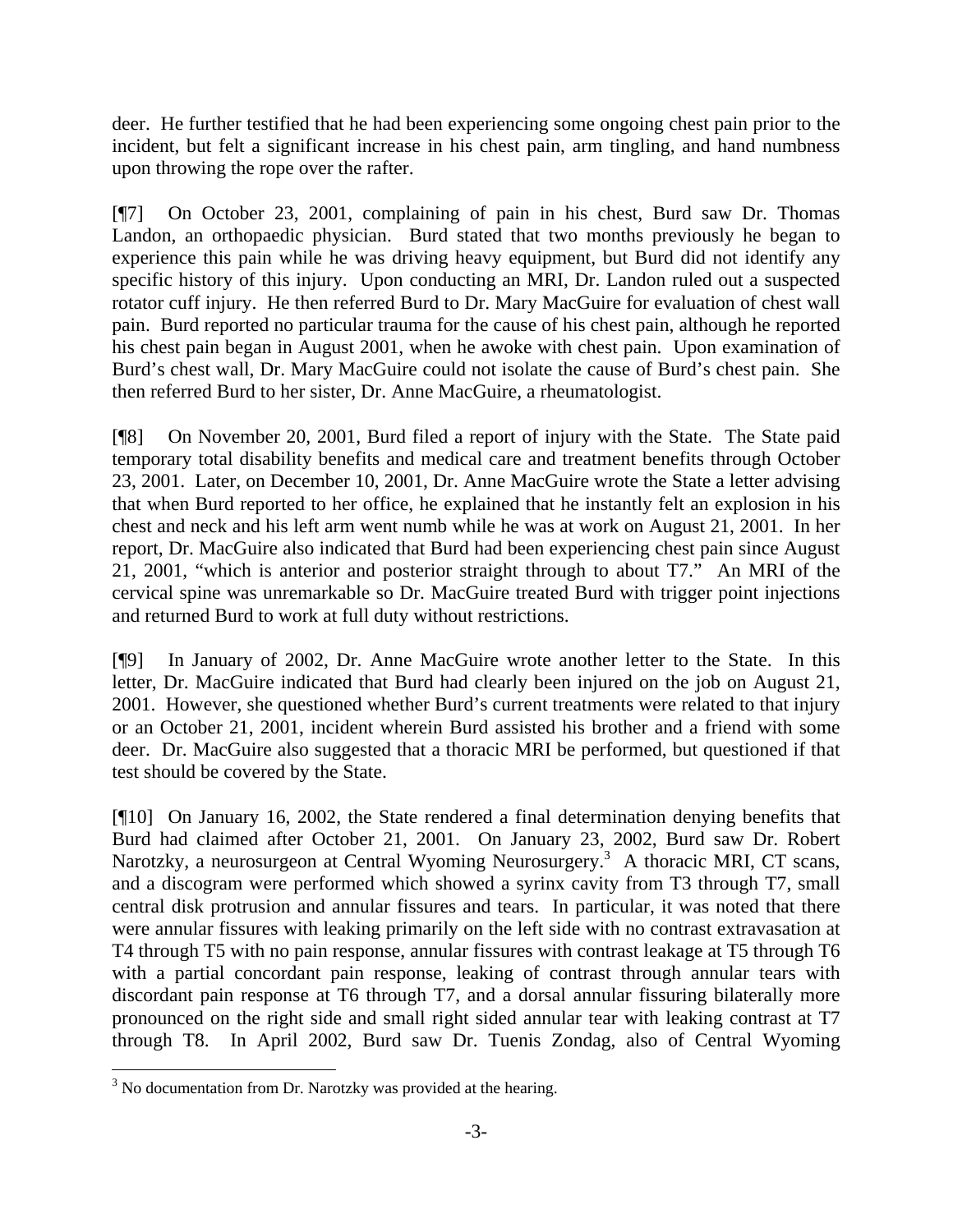Neurosurgery, whose area of expertise included occupational and pain medicine. For the first time, Burd then complained of a radiating pain that ran down his left leg.

[¶11] During his deposition, Dr. Zondag stated that it was his expert medical opinion that Burd's thoracic disc problems were caused by his work at McCoy. He further stated that this opinion would not change based upon any heavy equipment work Burd may have performed in the past, any activity involving dragging a deer, and the syrinx condition of Burd's thoracic spine. However, cross-examination revealed that Dr. Zondag lacked knowledge of Burd's post-August 21, 2001 incident, Burd's work history, and other non-work activities. After epidural injections were unsuccessful, it was determined that surgical intervention would be required.

[¶12] After hearing, the Commission entered its decision finding that Burd's demeanor at the hearing was inconsistent with his pain complaints. The Commission also found that Burd's symptoms and pain complaints were not medically consistent with any thoracic spine abnormalities. Specifically, it was concluded that 1) Burd's arm and hand symptoms were not medically consistent with the radiographic findings of abnormalities in the thoracic spine, 2) the majority of abnormal findings in the thoracic spine were right sided while Burd's complaints involve the left side, 3) no electrodiagnostic testing of the thoracic spine had been performed to determine if any abnormalities in the thoracic spine were causing the claimed symptoms, and 4) Burd's low back and lower extremity radicular symptoms were not consistent with any thoracic spine abnormalities. The Commission also noted that substantial evidence had been presented to indicate that Burd's complaints may not be attributable to the incident that occurred on August 21, 2001, while he was working at McCoy. Therefore, the Commission concluded that Burd had failed to prove he was entitled to worker's compensation benefits after October 21, 2001. This determination was affirmed by the district court.

[¶13] At the conclusion of the district court proceedings, Burd's counsel submitted a request for the payment of fees and costs in the amount of \$6,030.00. The district court found that the requested fee substantially exceeded other fees in similar cases and that the issues presented on appeal were neither novel nor complex. Hence, the district court reduced the fees and costs award to the amount of \$2,500.00. Subsequently, the district court denied the petition for rehearing on the matter filed by Burd's counsel. This appeal followed.

# *STANDARD OF REVIEW*

[¶14] We stated the applicable standard of review in *Ludwig v. State ex rel. Workers' Safety and Compensation Div.*, 2004 WY 34, ¶¶5-6, 86 P.3d 875, ¶¶5-6 (Wyo. 2004) (footnote in original):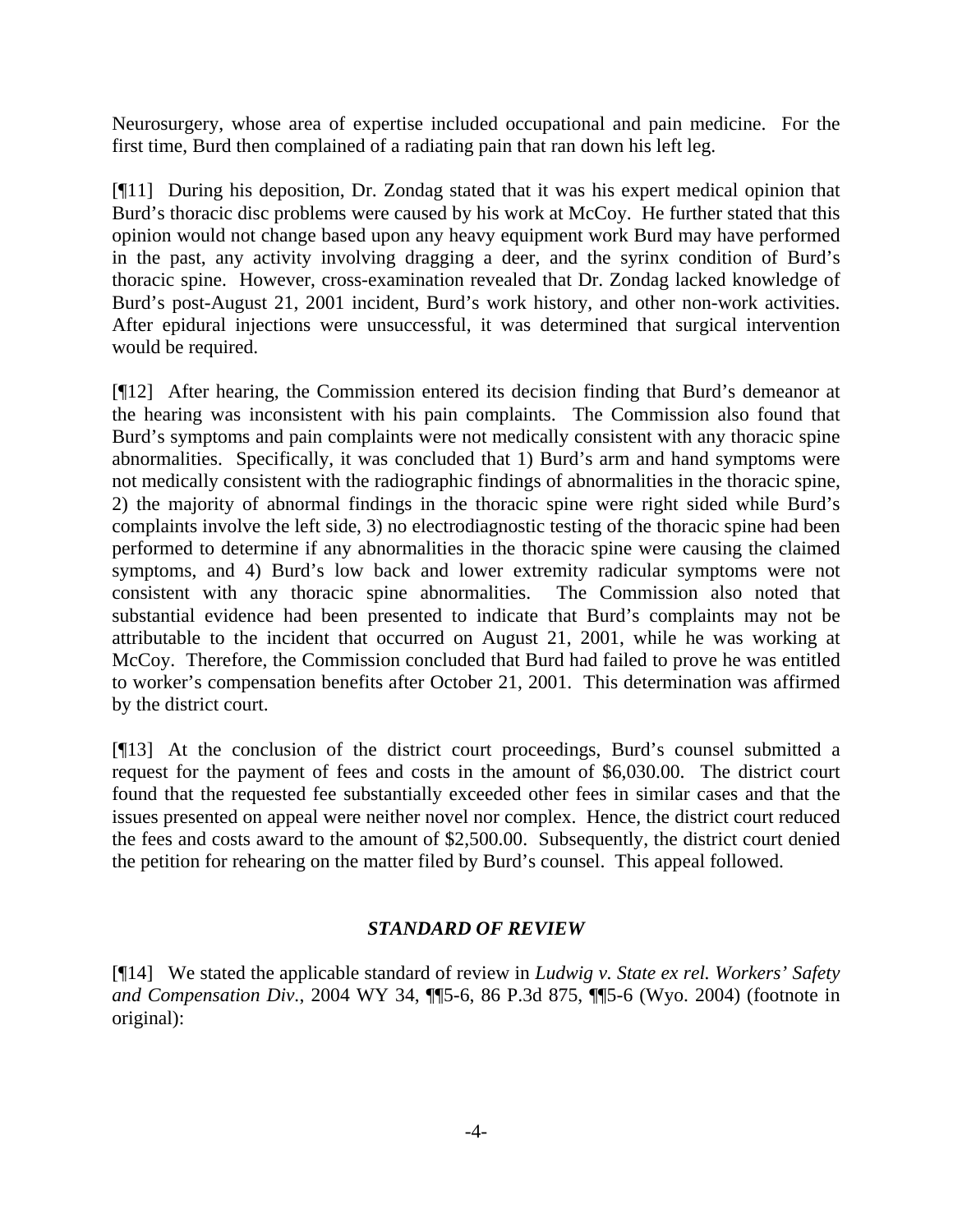The parameters for judicial review of an agency action are found in Wyo. Stat. Ann. § 16-3-114.<sup>4</sup> Serda v. State ex rel. *Workers' Safety and Compensation Div.*, 2002 WY 38, ¶18, 42 P.3d 466, ¶18 (Wyo. 2002). Our standard of review when reviewing administrative agency action was clarified and refined in the case of *Newman v. State ex rel. Workers' Safety and Compensation Div.*, 2002 WY 91, 49 P.3d 163 (Wyo. 2002). That case held that "the substantial evidence test is the appropriate standard of review . . . when factual findings are involved and both parties submit evidence." *Newman*, at ¶22.

 In appeals where both parties submitted evidence at the hearing below and the dispute is over the soundness of the factual findings of the agency, *Newman* mandates the appellate review be limited to application of the substantial evidence test. *Id.* This is true regardless of which party appeals from the agency decision. The substantial evidence test provides:

(i) Compel agency action unlawfully withheld or unreasonably delayed; and

(ii) Hold unlawful and set aside agency action, findings and conclusions found to be:

(A) Arbitrary, capricious, an abuse of discretion or otherwise not in accordance with law;

(B) Contrary to constitutional right, power, privilege or immunity;

(C) In excess of statutory jurisdiction, authority or limitations or lacking statutory right;

(D) Without observance of procedure required by law; or

(E) Unsupported by substantial evidence in a case reviewed on the record of an agency hearing provided by statute.

<sup>&</sup>lt;sup>4</sup> Wyo. Stat. § 16-3-114(c) (LexisNexis 2003):

<sup>(</sup>c) To the extent necessary to make a decision and when presented, the reviewing court shall decide all relevant questions of law, interpret constitutional and statutory provisions, and determine the meaning or applicability of the terms of an agency action. In making the following determinations, the court shall review the whole record or those parts of it cited by a party and due account shall be taken of the rule of prejudicial error. The reviewing court shall: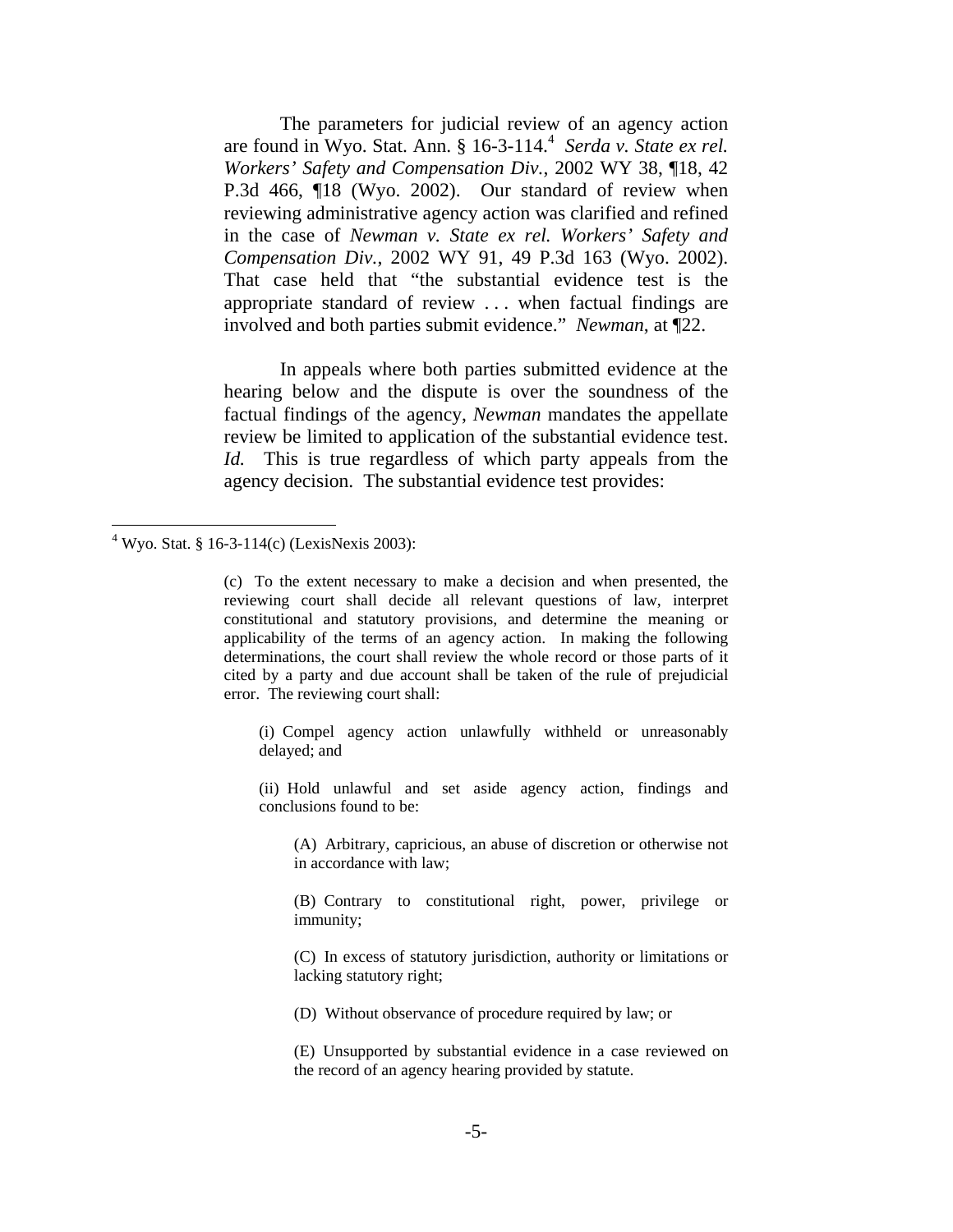In reviewing findings of fact, we examine the entire record to determine whether there is substantial evidence to support an agency's findings. If the agency's decision is supported by substantial evidence, we cannot properly substitute our judgment for that of the agency and must uphold the findings on appeal. Substantial evidence is relevant evidence which a reasonable mind might accept in support of the agency's conclusions. It is more than a scintilla of evidence.

*Newman*, at ¶12 (quoting *State ex rel. Workers' Safety and Compensation Div. v. Jensen*, 2001 WY 51, ¶10, 24 P.3d 1133, ¶10 (Wyo. 2001)). This court is required to review the entire record in making its ultimate determination on appeal. *Newman*, at ¶¶19 and 24-26.

#### *DISCUSSION*

#### *Sufficiency of the Evidence*

[¶15] Burd presents four separate arguments that he is entitled to worker's compensation benefits. However, upon our review, we find that Burd essentially asserts that insufficient evidence existed to support the Commission's ruling, which was later affirmed by the district court. Thus, Burd argues that both the Commission and the district court erred in rendering their respective decisions.

[¶16] Initially Burd argues the Commission accepted Dr. Anne MacGuire's opinions and based its ultimate decision thereon, despite the fact that these opinions were rendered without benefit of the critical medical tests and founded upon a faulty assumption. Hence, Burd contends that Dr. Anne MacGuire's testimony must be considered irrelevant and cannot be used as the basis for the Commission's determination. A closer look at the Commission's determination, however, evidences that it was not totally based on the opinion of Dr. Anne MacGuire, but multiple factors. In its decision, the Commission recognized that Burd indicated on his time card of August 21, 2001, that he had not incurred a work injury on that date when he signed out from McCoy and that no worker's compensation claim report was submitted by Burd until November 2001. In addition, the Commission stated that according to Burd's immediate supervisor, Mr. Farris, Burd noted on August 21, 2001, that he had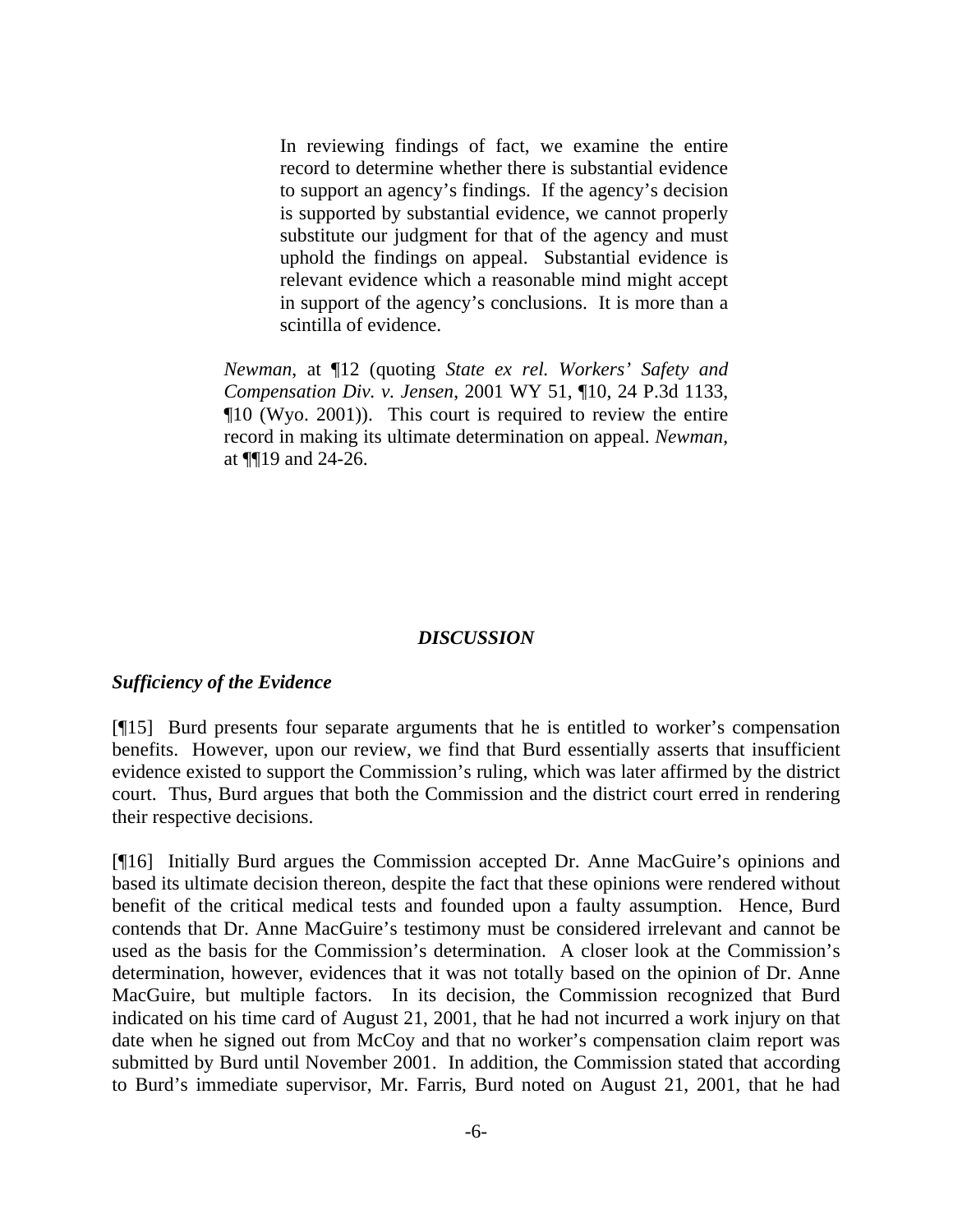similar chest pains previously, "as in months," and that he could have strained his shoulder. Further, Mr. Farris stated that Burd did not mention any back-related injury on that date. Burd then returned to work at McCoy for approximately one month with no complaints and on October 1, 2001, reported that he had hurt his back over the weekend at home. Finally, on October 16, 2001, Burd gave several non-work related reasons for not returning to work, which included the back injury that occurred during his off time.

[¶17] The Commission also referred to the secretary's statement. The Commission noted the secretary advised that Burd had telephoned McCoy on October 1, 2001, stating that he had hurt his back over the prior weekend and that he would not be returning to work until he saw a doctor. In a later telephone conversation, the secretary advised that Burd stated he would not be able to return to work because of his wife's pregnancy, his having to tend to his other children, his son's surgery, and his back injury. Additionally, this secretary noted that Burd had not previously complained of back pain. Burd also spoke with Mr. Burke, McCoy's manager, on October 16, 2001. Burd similarly advised Mr. Burke. Burd did not mention any work-related injury at that time.

[¶18] When reporting to the hospital on August 21, 2001, Burd reported that he had felt similar chest pains years previously, but denied any radiating pain or shoulder or back pain. Burd testified that days later he went to see a family practice clinic in Casper for complaints of lower back pain, but admitted that he did not complain of any chest pain. On October 21, 2001, Burd reported to the emergency room at the Wyoming Medical Center in Casper, the city in which Burd resided. At this time, the hospital recorded that Burd began to experience chest pain that day after "he helped drag out a deer." It was also recorded that Burd had experienced similar pains two months earlier, however, no mention was made that this prior episode was work related. Later, Burd testified that he did not "drag out a deer," but felt severe chest pain when he threw a rope over a rafter to hang a deer. This chest pain was accompanied by his arm tingling and hand numbness. Two days later, Burd reported to Dr. Landon with chest pain, and stated that two months previously he began having pain in his chest. Nevertheless, Burd did not recount any specific history of an injury.

[¶19] The Commission further noted that on November 27, 2001, Burd was seen by Dr. Mary MacGuire for chest pain. She reported that Burd had no particular trauma for the cause of his pain and that Burd's difficulty began on August 21, 2001, when he awoke with this pain. Burd was then seen by Dr. Anne MacGuire on December 10, 2001, where he recounted for the first time that his scraper was hit by another scraper doing thirty miles an hour whereupon he instantly felt an explosion in his chest and neck and his left arm went numb. Later, on December 12, 2001, Burd complained of stiffness in his neck, reduced range of motion in his cervical spine without pain, and back pain. Burd's back pain was improved with a trigger point injection, and Dr. MacGuire returned Burd to work.

[¶20] No records were presented of Burd's consultation with Dr. Narotzky. Dr. Zondag reported that Burd had tried to return to heavy equipment work but was only able to work a couple of weeks before his pain became so bad that he was unable to continue. However,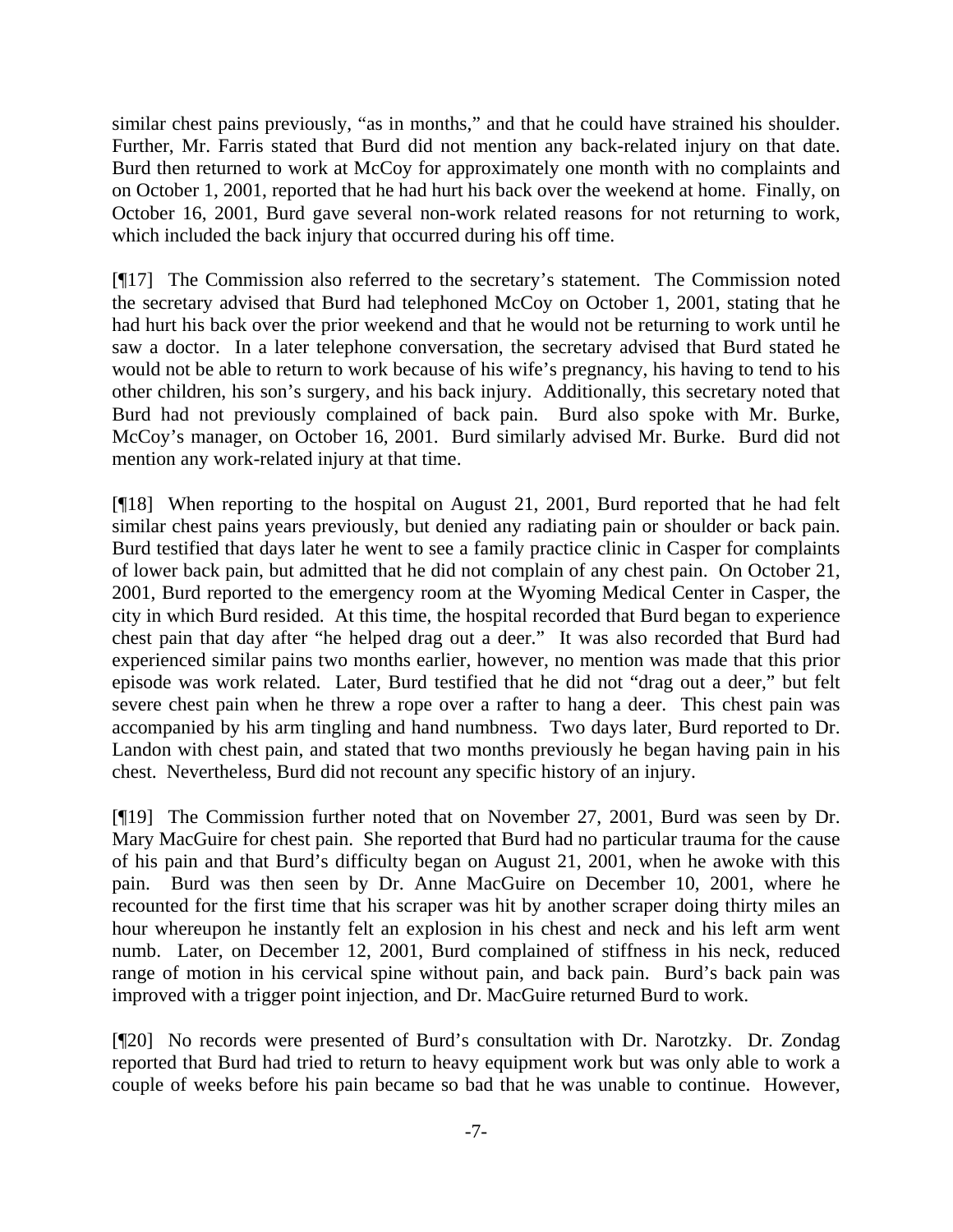this testimony was contrary to other evidence presented, including Burd's own testimony. Later, when Burd returned to see Dr. Zondag on May 1, 2002, Burd reported that the last epidural he received reduced his mid-back pain. However, Burd reported new lower back pain without radiation into his legs. At that time, Burd showed minimal pain in his thoracic spine and discomfort in his lower lumbar region. Dr. Zondag then diagnosed Burd's lumbar pain as muscular and felt that Burd could return to work in approximately two weeks. On May 16, 2002, Burd reported relief from his prior epidural injection for only a few days. He then complained of lower back pain radiating into his legs. Dr. Zondag later opined that Burd's injury was clearly work related. Nonetheless, Dr. Zondag admitted on crossexamination that he was unaware of Burd's post August 21, 2001, work history, and was not familiar with his prior employment or Burd's non-work activities.

[¶21] Finally, the Commission found that Burd's physical actions during the hearing were inconsistent with his reported physical difficulties, that Burd's arm and hand symptoms were not medically consistent with the radiographic findings of abnormalities in the thoracic spine, and that the majority of abnormal findings in the thoracic spine were right sided, while Burd predominantly complained of left side problems. The Commission also held that there was not sufficient electrodiagnostic testing of Burd's thoracic spine to determine if any abnormalities in that area were in fact causing the claimed symptoms, and that Burd's complaints of low back pain and lower extremity radicular symptoms were not consistent with any thoracic spine abnormalities.

[¶22] We conclude the Commission relied upon the many inconsistencies that appeared throughout the hearing, and did not exclusively rely upon the opinion of Dr. Anne MacGuire. Moreover, our review of the entirety substantiates each of the facts recognized by the Commission. These facts fully support the Commission's ultimate conclusion that Burd did not meet his burden of proof that his injuries were work related. Although we readily admit that some of the evidence presented did support Burd's contention that his injuries were attributable to the August 21, 2001 incident while at work, most notably the testimony of Dr. Zondag, we cannot conclude that the Commission erred in its determination. Substantial conflicting evidence was presented that Burd's injuries may have not been work related as claimed. Likewise, we must also conclude that the district court correctly affirmed the Commission's decision for the same reasons.

[¶23] Burd argues that the Commission relied upon irrelevant, inconsequential, and conflicting evidence to support its determination. We do not agree with this characterization. To the contrary, this evidence, in its totality, constituted substantial evidence to support the denial of benefits. It is well established in Wyoming that:

> An employee-claimant in a worker's compensation case has the burden to prove all the statutory elements which comprise a compensable injury by a preponderance of the evidence. *Hanks v. City of Casper*, 2001 WY 4, ¶6, 16 P.3d 710, ¶6 (Wyo. 2001); *Sherwin-Williams Company v. Borchert*,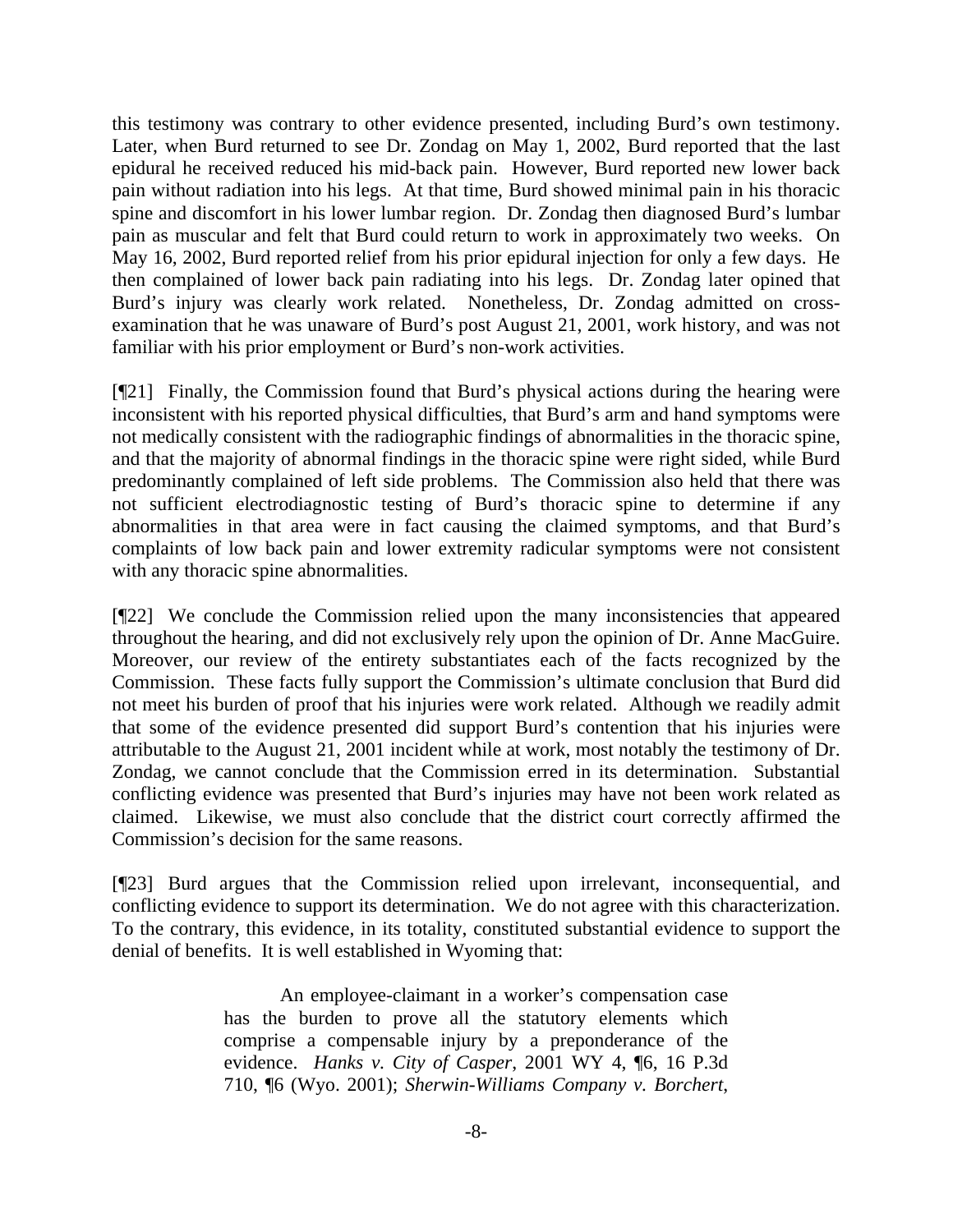994 P.2d 959, 963 (Wyo. 2000); *Thornberg v. State ex rel. Wyoming Workers' Compensation Division*, 913 P.2d 863, 866 (Wyo. 1996). This includes establishing the cause of the condition for which compensation is claimed and proving that the injury arose out of and in the course of employment. *Wesaw v. Quality Maintenance*, 2001 WY 17, ¶10, 19 P.3d 500, ¶10 (Wyo. 2001); *Hanks*, ¶6; *State ex rel. Wyoming Workers' Compensation Division v. Espinoza*, 924 P.2d 979, 981 (Wyo. 1996). Put another way, the claimant has the burden of following procedures and rules contained within the Wyoming Worker's Compensation Act in order to establish entitlement to worker's compensation benefits. *Sherwin-Williams Company*, 994 P.2d at 963; *Pittman v. State ex rel. Wyoming Workers' Compensation Division*, 917 P.2d 614, 617 (Wyo. 1996).

 To meet the preponderance standard, the claimant must present evidence which leads the trier of fact to find that the existence of the contested fact is more probable than its nonexistence. *Sherwin-Williams Company*, 994 P.2d at 963.

*Bruns v. TW Services, Inc.*, 2001 WY 127, ¶¶12-13, 36 P.3d 608, ¶¶12-13 (Wyo. 2001). We have similarly established that upon our review of the entire record, if the agency's decision is supported by substantial evidence, we cannot properly substitute our judgment for that of the agency and must uphold the findings on appeal. *Ludwig*, at ¶6. Thus, we will not substitute our judgment here.

## *Attorney Fees*

[¶24] As stated previously, after the district court affirmed the Commission's determination on appeal, Burd's counsel submitted a request for attorney fees and costs in the amount of \$6,030.00. The district court reduced the fees and costs award to \$2,500.00. Later, the district court denied the petition for rehearing. Burd contends that the district court abused its discretion in making these rulings.

[¶25] When faced with a request for the payment of attorney fees and costs, the district court must first apply the "lodestar" test, which starts with the determination of the fees calculated as a product of reasonable hours multiplied by a reasonable rate. Thereafter, the court may make discretionary adjustments to the "lodestar" amount upon consideration of the following factors:

- 1. The novelty and difficulty of the questions posed in the case;
- 2. The skill requisite to perform the legal services properly;
- 3. The preclusion of other employment by the attorney due to acceptance of the case.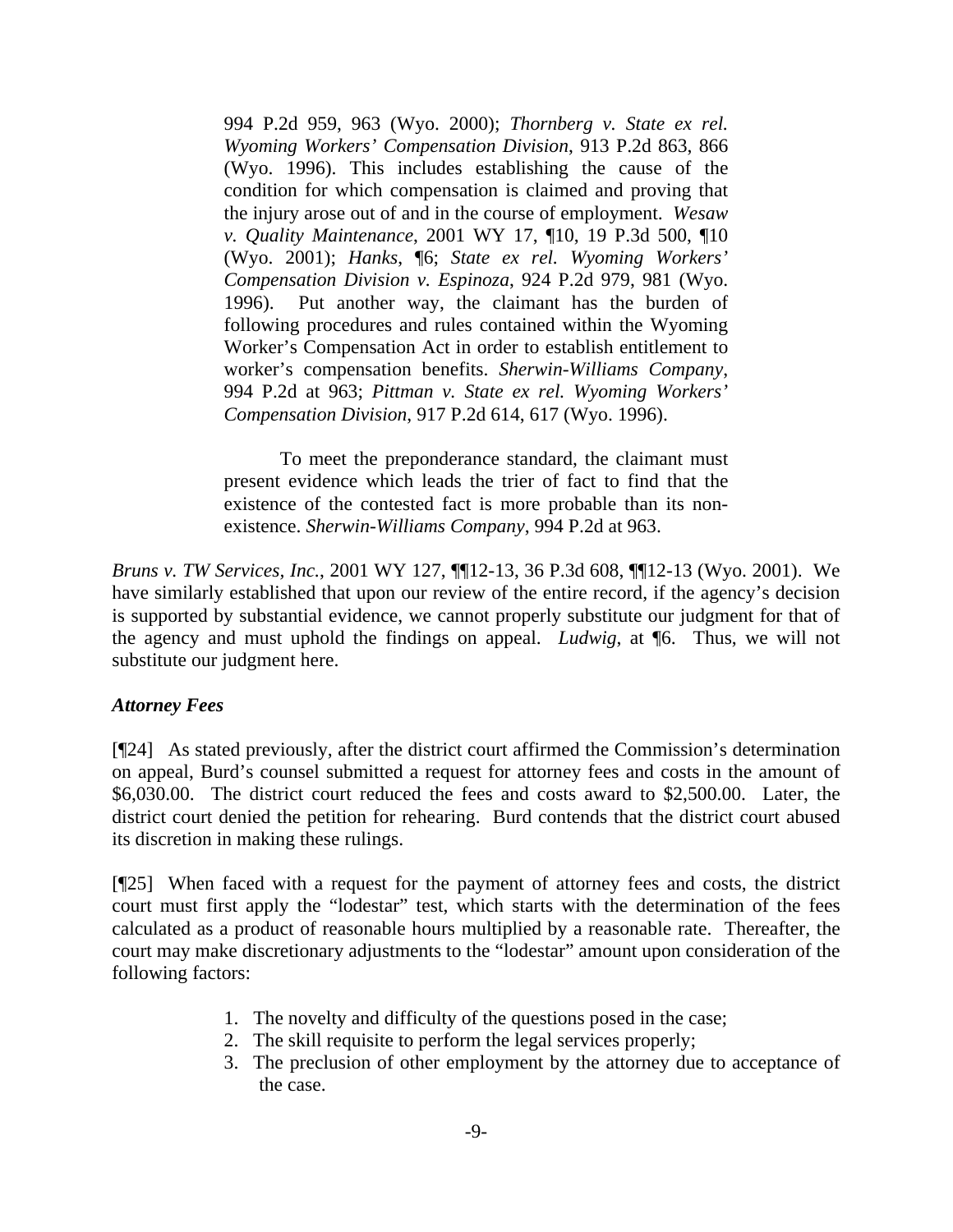- 4. The customary fee;
- 5. Whether the fee is fixed or contingent;
- 6. Time limitations imposed by the client or other circumstances;
- 7. The amount involved and the results obtained;
- 8. The experience, reputation, and ability of the attorney involved;
- 9. The undesirability of the case;
- 10. The nature and length of the professional relationship with the client; and
- 11. Awards received in similar cases.

*See Moncrief v. Harvey*, 816 P.2d 97, 109 (Wyo. 1991).

[¶26] On August 15, 2003, Burd's counsel filed a very summary motion for award of attorney fees and costs that included an accounting of the services rendered and the time incurred for those services. The total hours submitted were sixty-seven, with this time being billed at the rate of \$90.00 per hour, for a total of \$6,030.00. This motion was unopposed. However, the district court entered its order on September 4, 2003, reducing the award of attorney fees to \$2,500.00. On September 9, 2003, the district court explained its ruling in a decision letter. That letter explained that, after considering the factors set forth in *Johnson v. Georgia Highway Express, Inc.,* 488 F.2d 714, 718 (5<sup>th</sup> Cir. 1974) and *Moncrief*, 816 P.2d at 109, it had determined that the questions presented by the case were neither novel nor difficult, characterizing the issue as a sufficiency of the evidence argument. The district court also found that the applicable case law was relatively straightforward, that Burd did not prevail, and the requested fees substantially exceeded other fees in similar cases. Finally, the district court stated that the other *Moncrief* factors were either not significant or were nonexistent.

[¶27] Following the district court's order granting attorney fees and costs, Burd's counsel filed a petition for rehearing and brief in support of the petition. Included with the petition was the affidavit of an independent attorney attesting to the reasonableness of the requested attorney fees and an affidavit prepared by Burd's counsel further explaining the attorney fees charged with a detailed billing. The State submitted a response and an affidavit in opposition. Thereafter, the district court, without hearing, denied the petition because it found the petition submitted no new information or authority and it was not convinced that its previous analysis was erroneous.

[¶28] We hold there was adequate evidence presented for the district court to conclude as it did. The district court specifically indicated that it applied each of the factors set forth in *Moncrief v. Harvey*, 816 P.2d at 109. The fact that the district court did not specifically enumerate its findings on each separate factor, but simply stated that it found 1) that the questions presented by the case were neither novel nor difficult, 2) that the applicable case law was relatively straight forward, 3) that Burd did not prevail, 4) that the requested fee substantially exceeded other fees in similar cases, and 5) that the other *Moncrief* factors were either not significant or were non-existent, adequately explained the district court's ruling.